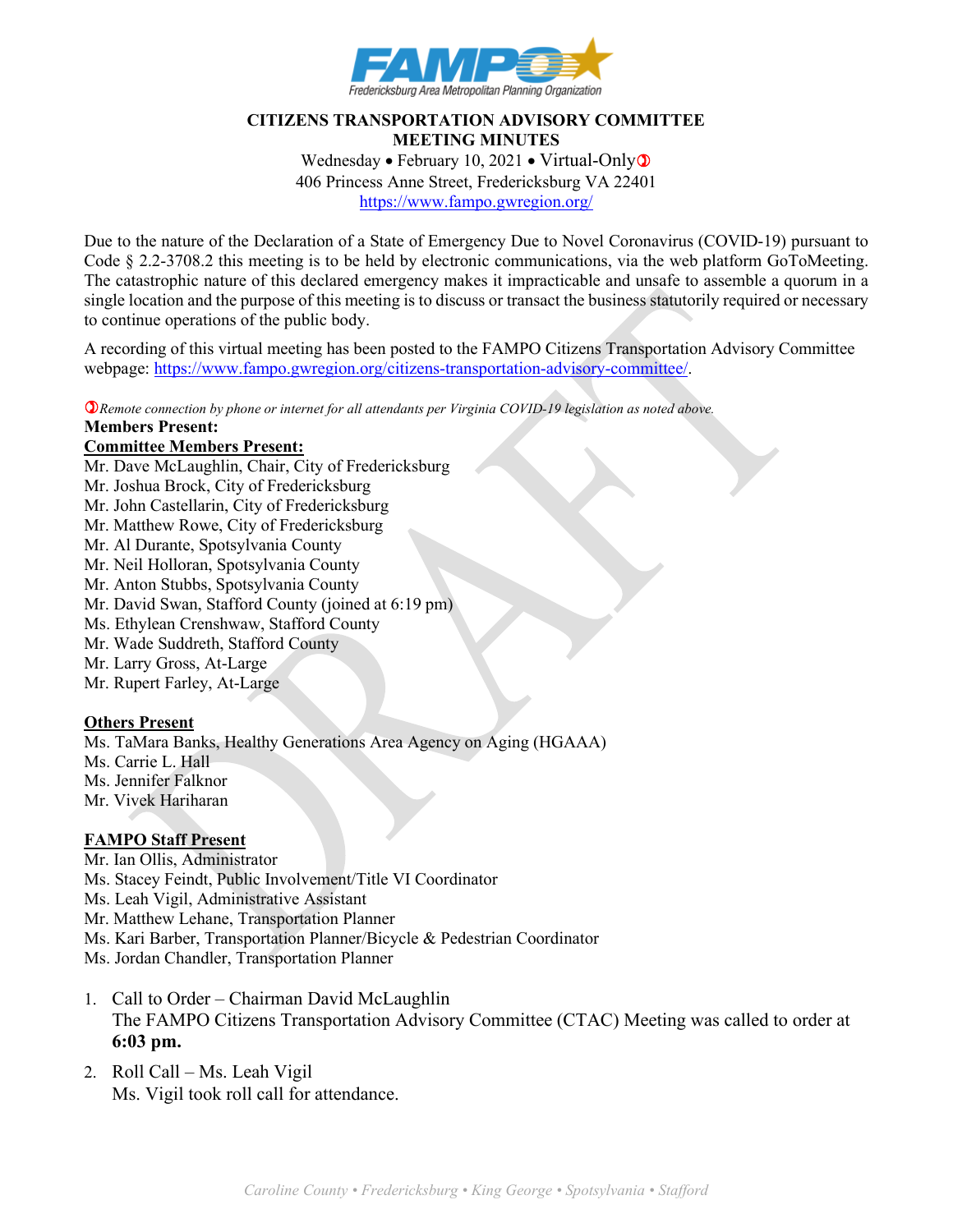# 3. **Approval of the February 10, 2021 CTAC Agenda (ACTION ITEM)**

Motion was made to approve the February 10, 2021 CTAC agenda. Motion: Mr. Rupert Farley; Second: Mr. John Castellarin

Motion passed with unanimous consent.

# 4. **Approval of January 13, 2021 CTAC Meeting Minutes (ACTION ITEM)**

Motion was made to approve the January 13, 2021 CTAC Meeting Minutes with the following correction:

• Mr. Josh Brock noted a typo under agenda item 5. Public Comment: mid-text to be removed. Motion: Mr. Rupert Farley; Second: Mr. Al Durante Abstention: Ms. Ethylean Crenshaw and Mr. Matthew Rowe Motion passed without objection.

- 5. Review of January 25, 2021 Policy Committee Meeting
	- a. Administrator Report

Mr. Ian Ollis gave an overview of his report, noting the full version was attached to the online agenda.

b. Public Comment Period & Public Hearing on the Unified Planning Work Program (UPWP)

Ms. Stacey Feindt noted:

- The public comment period ran from Januay 26, 2021 through February 24, 2021 for an amendment to the UPWP
	- o Amendment would allow administrative tasks to be completed for non-citizen employees
- The Public Involvement webpage for more information
- The public hearing would be at the next Policy Committee meeting on February 22<sup>nd</sup>
- c. CTAC At-Large Openings

Ms. Feindt reported that the Policy Committee was reminded of 3 at-large openings for **CTAC** 

- 6. Initial Public Comment None
- 7. Member Discussion/Action Items
	- a. Guest Speaker, Healthy Generations Area Agency on Aging (HGAAA) FREDericksburg Regional Transit (FRED) Travel Trainer, TaMara Banks

Ms. Banks presented on the Travel Training program:

- Referred to video links provided in the meeting material for download and use of RouteShout 2.0 application with bus routes and schedules
- Tickets: \$1.25 one way
- She would like to teach more people how to use the FRED bus
- b. Virginia General Assembly House Bill 1910 Update Vice Chair Al Durante

Mr. Durante noted that this bill had some changes and was stalled; he thought the topic/objective would return sometime in the future.

c. 2050 Long Range Transportation Plan (LRTP) Goals and Objectives – Stacey Feindt

Ms. Feindt presented the public outreach efforts, survey process, and the finalized goals and objectives proposed for the 2050 LRTP.

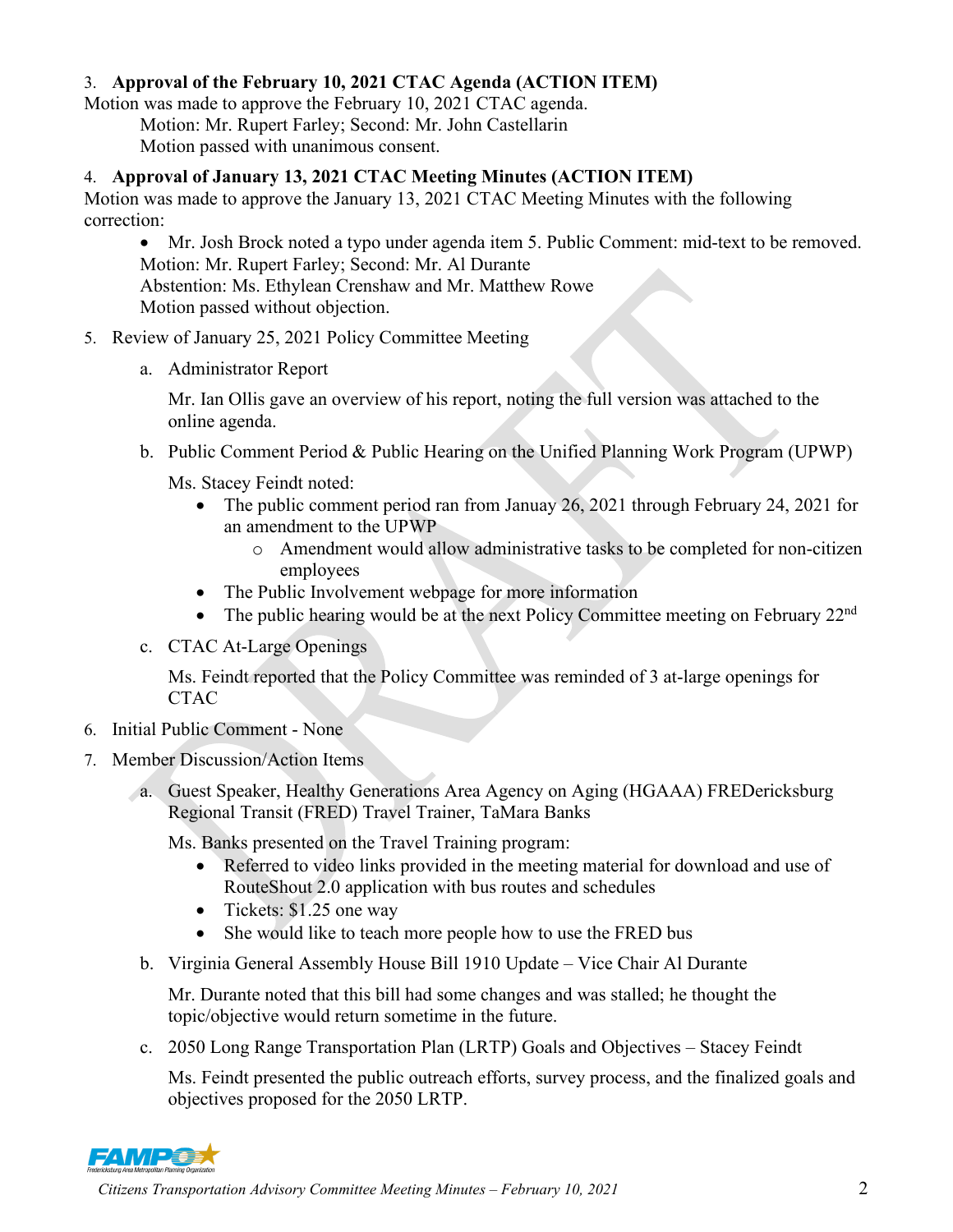# **Endorsing Regional Goals and Objectives for the 2050 LRTP (ACTION ITEM)**

Ms. Feindt noted various social media platforms from which public comment was collected for the list; the Technical Advisory Committee (TAC) endorsed these at the February 1, 2021 meeting.

The committee discussed proposed goals and objectives but did not take action.

d. System for the Management and Allocation of Resources for Transportation (SMART SCALE) Round 4 Results - Matthew Lehane

Mr. Lehane reported recently released data:

- FAMPO is slated to receive funding for 3 out of 4 project applications, totaling over \$30M
	- o Route 208 multimodal improvements for \$7.7M in Spotsylvania
	- o Lafayette Blvd multimodal improvements for \$11.7M in Fredericksburg and Spotsylvania
	- o I-95 Exit 126 Strategically Targeted Affordable Roadway Solutions (STARS) Study improvements for \$10.8M in Spotsylvania
- GWRC is slated to receive funding for 1 out of 4 project applications, totaling about \$10M
	- o US-17 STARS Study improvements for \$9.7M in Stafford
- Next steps and general timeline
	- o February April 2021: Commonwealth Transportation Board (CTB) to recommend revisions
	- o April May 2021: Public hearing and revisions
	- o May 2021: CTB meeting of revised funding
	- o June 2021: CTB meeting Adoption of projects to be included in the Six-Year Improvement Program (SYIP)
- e. 2021 FAMPO Meeting Calendar Leah Vigil

Ms Vigil presented the updated draft calendar for 2021. She noted the Policy Committee moved summer break from August to July 2021. CTAC accepted the July break and updated, August 11, 2021 meeting date.

# 8. **Final Public Comment**

GoToMeeting Chatbox: 7:47 PM - [Carrie L. Hall:](res://%5C%5CG2MResource_en.dll/%3cA%20HREF=%22%3conLeftClick%3eeCMD_SetChatTo%20123%3c/onLeftClick%3e%3conRightClick%3eeCMD_DoAttendeeContextMenu%208060940%3c/onRightClick%3e%22%3e%3c/A%3e)

For what it's worth, I agree with Josh. You all were saying that you don't want to approve this plan and then just let it get dusty on the shelf. It would be nice to see somewhere how you are going to measure progress against these [2050 LRTP] goals and objectives.

- 9. **Correspondence –** Stacey Feindt
	- a. FREDericksburg Regional Transit (FRED) Mission, Goals, and Objectives

Ms. Feindt relayed FRED Transit's progress report on meeting fiscal year goals and objectives.

b. Erik Nelson Retirement

Ms. Feindt noted the retirement of Mr. Nelson and his activity with FAMPO.



*Citizens Transportation Advisory Committee Meeting Minutes – February 10, 2021* 3